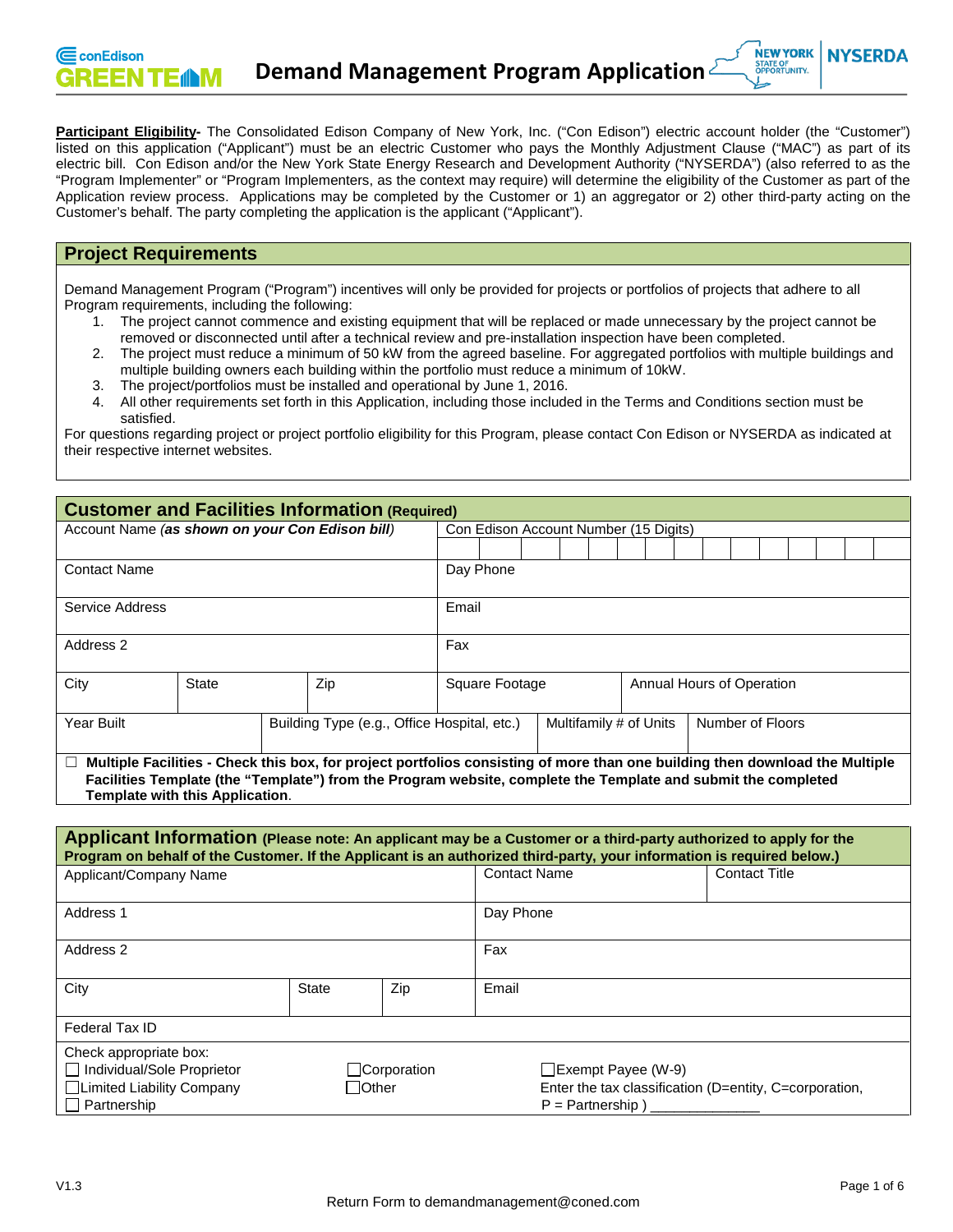| Payee Mailing Address Information (Please note: In order to assign the incentive payment to any person or entity<br>other than the Customer, a separate signature of the Customer is required on Page 6 of this Application.) |                               |      |                       |       |                          |                                                                                                                                                                                                                                                                                                                                                                                                     |  |  |
|-------------------------------------------------------------------------------------------------------------------------------------------------------------------------------------------------------------------------------|-------------------------------|------|-----------------------|-------|--------------------------|-----------------------------------------------------------------------------------------------------------------------------------------------------------------------------------------------------------------------------------------------------------------------------------------------------------------------------------------------------------------------------------------------------|--|--|
| The incentive payment should be sent to:                                                                                                                                                                                      |                               |      |                       |       |                          |                                                                                                                                                                                                                                                                                                                                                                                                     |  |  |
| <b>Mailing Address</b>                                                                                                                                                                                                        |                               | City |                       | State | Zip                      |                                                                                                                                                                                                                                                                                                                                                                                                     |  |  |
| <b>Proposed Project Information</b>                                                                                                                                                                                           |                               |      |                       |       |                          |                                                                                                                                                                                                                                                                                                                                                                                                     |  |  |
| What systems are associated with the proposed project/portfolio?                                                                                                                                                              |                               |      |                       |       |                          |                                                                                                                                                                                                                                                                                                                                                                                                     |  |  |
| □Thermal Storage                                                                                                                                                                                                              | □BMS/Controls                 |      | □Process Efficiency   |       |                          | $\Box$ Other (please specify)                                                                                                                                                                                                                                                                                                                                                                       |  |  |
| □Battery Storage                                                                                                                                                                                                              | □HVAC/Chiller                 |      | □Non-electric Cooling |       |                          |                                                                                                                                                                                                                                                                                                                                                                                                     |  |  |
| □ Demand Response (DR)<br>Enablement                                                                                                                                                                                          | $\Box$ Lighting               |      | □IT/Data Centers      |       |                          |                                                                                                                                                                                                                                                                                                                                                                                                     |  |  |
| Proposed Project Summary: (Note: Project Details are to be provided in the Scope of Work document for the project.)                                                                                                           |                               |      |                       |       |                          |                                                                                                                                                                                                                                                                                                                                                                                                     |  |  |
| Peak Demand Reduction (kW)                                                                                                                                                                                                    | Annual Electric Savings (kWh) |      |                       |       | Annual Cost Savings (\$) | Total Project Cost (\$)                                                                                                                                                                                                                                                                                                                                                                             |  |  |
| type.                                                                                                                                                                                                                         |                               |      |                       |       |                          | Peak Demand Reduction (kW) - The peak demand reduction realized during On-Peak Hours, defined as the hours between 2pm and<br>6pm, Monday through Friday, from June 1 through September 30, excluding legal holidays; Peak demand reduction will depend on the<br>measure type, measure operation, and level of data available. See Technical Data Requirements for information detailed by measure |  |  |

| <b>Estimated Start/Completion Date</b> |                         |
|----------------------------------------|-------------------------|
| <b>Start Date:</b>                     | <b>Completion Date:</b> |

| <b>Terms and Conditions</b> |  |
|-----------------------------|--|
|-----------------------------|--|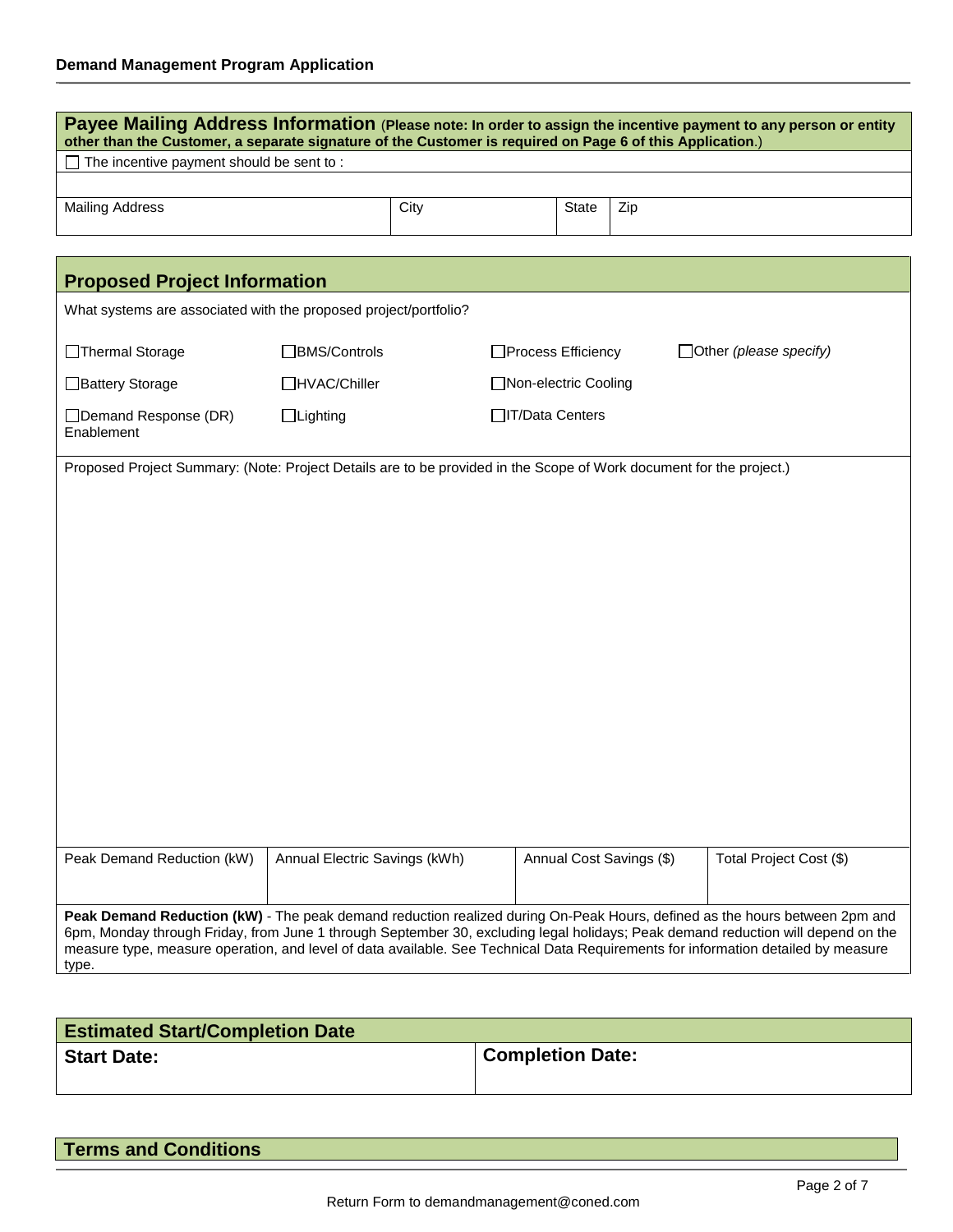**NEW YORK NYSERDA** STATE OF<br>OPPORTUNITY.

**ELIGIBILITY**: Incentives are available for energy efficiency and peak demand reduction measures installed in the existing facilities of Customers in good standing that pay the MAC as part of the facility's electric bill. NYPA Customers who do not pay the MAC are not eligible for the Program.

**QUALIFICATION FOR INCENTIVES FROM MULTIPLE PROGRAMS:** If a project also qualifies for Energy Efficiency Portfolio Standard ("EEPS") or Technology & Market Development ("T&MD") incentive money in addition to Program incentives, the Customer and Applicant will receive all Program and EEPS/T&MD incentive payments from a single Program Implementer.

**QUALIFYING PROJECTS**: Qualifying projects or project portfolios that are eligible for Program incentives will include the installation of electric energy efficiency and demand management measures identified as eligible and approved by a Program Implementer. Projects are expected to achieve Peak Demand Reduction (kW) for a minimum of 10 years. Demand Response Projects may be accepted for a shorter term pending technical review. Peak Demand Reduction is defined by measure type in the Technical Data Requirements document and occurs between the hours of 2pm and 6pm, Monday through Friday, from June 1 through September 30, excluding legal holidays. Project Applicants/Customers utilizing equipment with an anticipated service life of less than 10 years acknowledge and agree that they are responsible to maintain the equipment and replace components that fail during the 10 year horizon with components of equal or greater energy efficiency ratings. Qualifying projects or project portfolios must have a combined Peak Demand Reduction of 50 kW or greater in order to qualify for an incentive. When an Application is for an aggregated portfolio consisting of multiple buildings owned by multiple building owners, each building within the portfolio must reduce a minimum of 10 kW Peak Demand in order for the Project to qualify for an incentive. The calculation of peak demand reductions shall be determined using a baseline of existing site conditions or ASHRAE standards, where applicable. **Project baseline conditions must be verified by a pre-installation inspection** and may require measurement and verification. Program Implementers will determine and deploy the appropriate required verification process. Qualifying projects or project portfolios cannot include any electric energy efficiency and demand management measures, equipment, or services that were installed nor may any existing equipment be removed prior to the date of any required pre-installation inspection and/or metering. A single measure may not receive an incentive from multiple incentive categories for the same energy savings (kWh) or demand reduction (kW). Incentives are available only for the installation of new equipment; refurbished equipment and operations and maintenance measures are not eligible. Innovative technology solutions not discussed in the Proposed Project Information section (above) will be reviewed and their eligibility will be determined on a case-by-case basis by the Program Implementers.<br>V1.3

**INCENTIVE AMOUNTS**: The basis for determining the amount of incentives for which qualifying projects are eligible is set forth on the Program Implementers' websites and may be subject to change. The Program Implementer's decision on total incentive amounts will be final.

**APPLICATION AND REQUIRED DOCUMENTATION**: Eligible applicants must submit completed Application packages that include the minimum measure-specific information required to establish and verify baseline conditions for all proposed qualifying projects.

**APPLICATION PACKAGE REVIEW AND INSPECTION**: The Program Implementer will review all Applications and accompanying information for eligibility, completeness, and accuracy. As part of this review, the Program Implementer and/or its Contractors will conduct an on-site inspection and/or pre-installation metering of a facility's existing equipment and systems. If any proposed project does not meet Program requirement criteria, the Program Implementer will notify the Applicant that the Application has been rejected. To be eligible for an incentive, a preinstallation inspection and measurement and verification to validate baseline conditions must be completed before the Applicant installs qualifying equipment. The Program Implementers reserve the right to reject any estimates on energy savings, peak demand reduction, or project cost. The Customer and Applicant each understand that the estimated incentive amount included in any incentive offer is an estimate only. The actual amount of the incentive payable upon completion of a qualifying project will depend upon the verified kW of savings achieved (as indicated below). The Program Implementer also reserves the right to seek a full or partial refund for incentives paid if, at any time, it learns that the Project was not actually and properly installed or no longer meets the energy savings verified in the post-installation inspection (subject to normal degradation).

## **INSTALLATION TIME LIMITS:**

All projects must be installed and operational by June 1, 2016. Failure to meet approved deadlines will result in denial of Program incentive payments. Projects otherwise eligible for EEPS or T&MD incentives will still receive EEPS and T&MD incentives.

**POST-INSTALLATION INSPECTION, MEASUREMENT AND VERIFICATION, AND INCENTIVE PAYMENT**: The Program Implementers will conduct pre- and postinstallation inspections, along with further measurement and verification requirements that will be determined on a project-by-project basis. When the installation of all of the Project's equipment is complete, the Applicant must notify the Program Implementer in writing and submit the Completion Certificate (to be provided by the Program Implementer) and itemized invoices specifying the quantity, date purchased, date delivered, equipment and installation costs and applicable taxes. The Program Implementer or its Contractor will schedule and conduct, at a minimum, a post-installation inspection, and if required, further measurement and verification to verify

6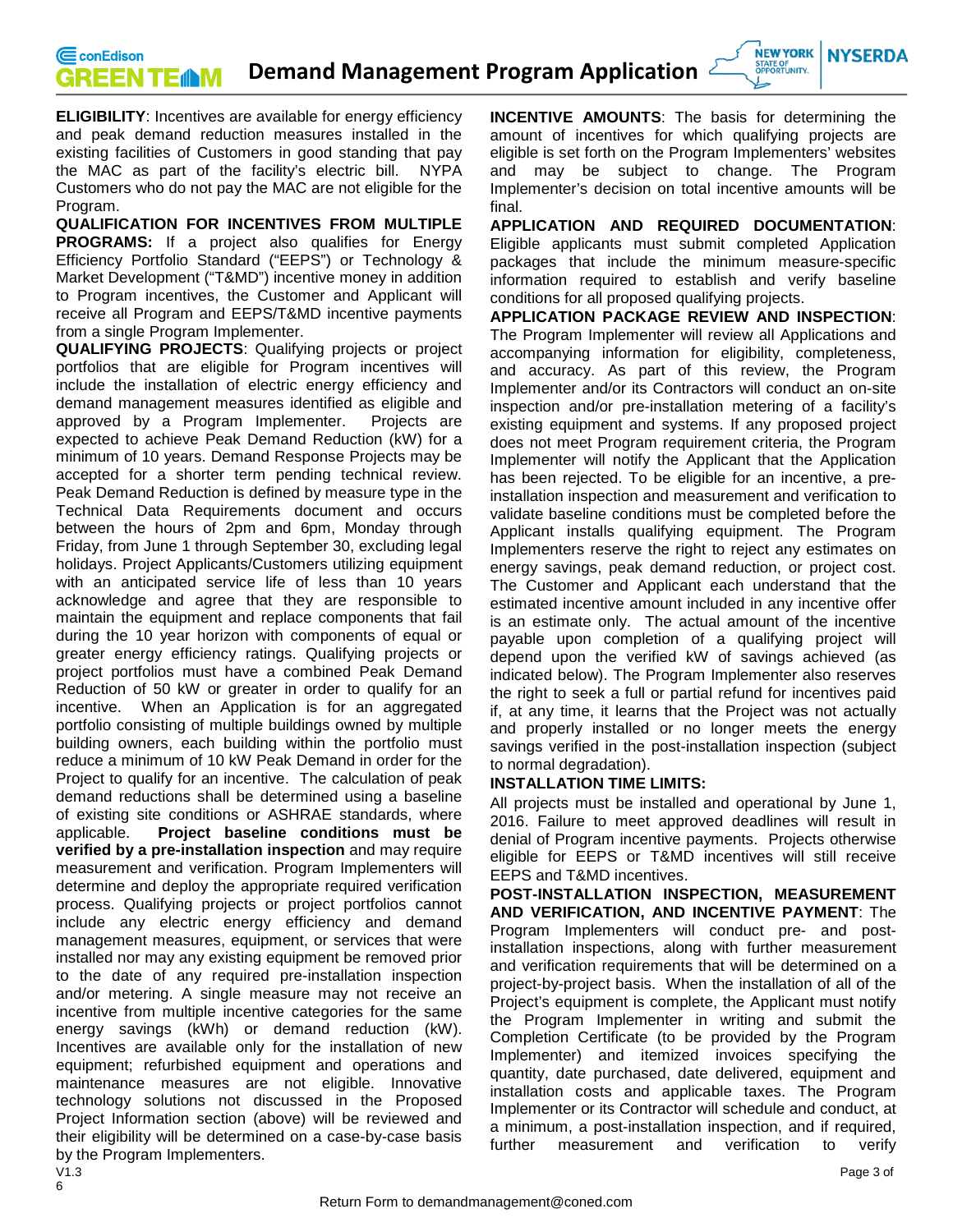performance. The actual incentive amount will be determined based upon the inspection and any performance data from measurement and verification activities, and may vary from original estimates. Performance data from projects requiring further measurement and verification will be reviewed and verified before the determination of the final incentive payment. Payment amounts will be adjusted based upon the actual energy savings and demand reductions verified by the Program Implementer. Incentive checks will be issued after receipt of all proper invoices and verification of the performance of all installations. The Program Implementer reserves the right to make a reasonable number of preand post-installation visits to the facility. Such visit(s) will be at a time convenient to the applicant and made with reasonable advance notice

**TAX LIABILITY AND CREDITS**: The Program Implementer is not responsible for any taxes which may be imposed on the Customer and/or Applicant as a result of projects installed or incentives received under this Program. Participants may want to consult a tax advisor regarding any tax consequences of this offer. Each Customer and Applicant must provide their valid Federal Tax ID Number and a W-9 form. The party receiving the incentive payment will be issued an appropriate Federal Tax Form concerning the incentive payment.

**REMOVAL OF EQUIPMENT**: As a condition of participation in the Program, the Applicant agrees that any and all project-related removal and disposal of equipment or materials will be conducted at its sole cost and expense and in accordance with all applicable laws, rules, and regulations.

**DISPUTES:** The Program Implementer will have sole discretion to decide on the final resolution of any issues including, but not limited to, energy savings and peak demand reduction, projects, eligibility, or incentives.

**PROGRAM CHANGES**: The Program Implementer reserves the right to change, modify, or terminate this Program at any time without any liability except as expressly stated herein. The Program Implementer will honor all written commitments made in any incentive offer letters sent to Customers prior to the date of any change, modification or termination of this Program, provided that project installations are fully completed within the timeframe and any other requirements specified in the letter.

**PROGRAM EXPIRATION**: Enrollment for this Program will end on June 1, 2016, when funds are depleted, or when the Program is terminated, whichever occurs first.

**INSTALLATION REQUIREMENTS:** The Customer and Applicant assume complete responsibility for installation work. The Customer and Applicant acknowledge that all work must be in full compliance with the requirements of applicable laws, rules, and regulations of all authorities having governmental and regulatory jurisdiction.

**DISCLAIMER**: The Applicant and Customer each acknowledge and agree that their submission of this Application and, if applicable, participation in the Program, are completely voluntary. The Applicant and the Customer further acknowledge and agree that neither the Program Implementers nor their affiliated entities nor their respective trustees, directors, officers, shareholders, employees, agents or representatives nor their contractors shall be liable to the Customer or the Applicant or any other person or entity for any and all claims, charges, complaints, causes of action, damages, losses, agreements and liabilities of any kind or nature whatsoever, whether known or unknown and whether at law or in equity, arising out of, related to or in connection with (a) any qualifying project undertaken or attempted to be undertaken by the Customer or the Applicant, including, without limitation, the removal of, installation of, or use of any equipment or demand reduction measures in connection with the Program, (b) the review, rejection or approval of this Application and/or worksheets by the Program Implementers or their contractors, or (c) the determination of the total incentive amounts due to the Applicant and/or the Customer.

**NO REPRESENTATIONS OR WARRANTIES: NEITHER OF THE PROGRAM IMPLEMENTERS NOR ANY OF THEIR CONTRACTORS MAKE ANY REPRESENTATION OR WARRANTY OF ANY KIND (WHETHER ARISING BY IMPLICATION OR BY OPERATION OF LAW) WITH RESPECT TO THE PROGRAM, PROJECTS OR PROJECT PORTFOLIOS, THE ADEQUACY OF ANY PROJECT DESIGN OR PLAN OR ENERGY EREMAND MANAGEMENT<br>OR ANY EQUIPMENT. MEASURES OR ANY EQUIPMENT, CONSTRUCTION OR INSTALLATION OF EQUIPMENT OR THE AMOUNT OF INCENTIVES TO BE PAID WITH RESPECT TO ANY PARTICULAR PROJECT, INCLUDING, WITHOUT LIMITATION, ANY WARRANTIES OR REPRESENTATIONS AS TO MERCHANTABILITY, FITNESS FOR A PARTICULAR PURPOSE OR ANY OTHER MATTER. THIS PROVISION SHALL SURVIVE THE TERMINATION OR CANCELLATION OF THE PROGRAM AND ANY PARTICIPATION THEREIN BY THE APPLICANT AND/OR CUSTOMER.**

**LIABILITY LIMITATION: IN NO EVENT IS EITHER OF THE PROGRAM IMPLEMENTERS OR ANY OF THEIR CONTRACTORS RESPONSIBLE TO THE APPLICANT OR CUSTOMER FOR ANY DIRECT, INCIDENTAL, SPECIAL, EXEMPLARY OR CONSEQUENTIAL DAMAGES, INCLUDING, BUT NOT LIMITED TO, ALL LOST PROFITS, REGARDLESS OF WHETHER THOSE DAMAGES WERE FORESEEABLE.**

**INDEMNIFICATION:** To the fullest extent permitted by

law, the Customer and Applicant each, on behalf of themselves and any other person or entity claiming by and through either of them, hereby irrevocably and unconditionally releases and forever discharges, and agrees to defend, indemnify, and hold harmless the Program Implementers, their affiliated entities, their contractors, and their respective past, present and future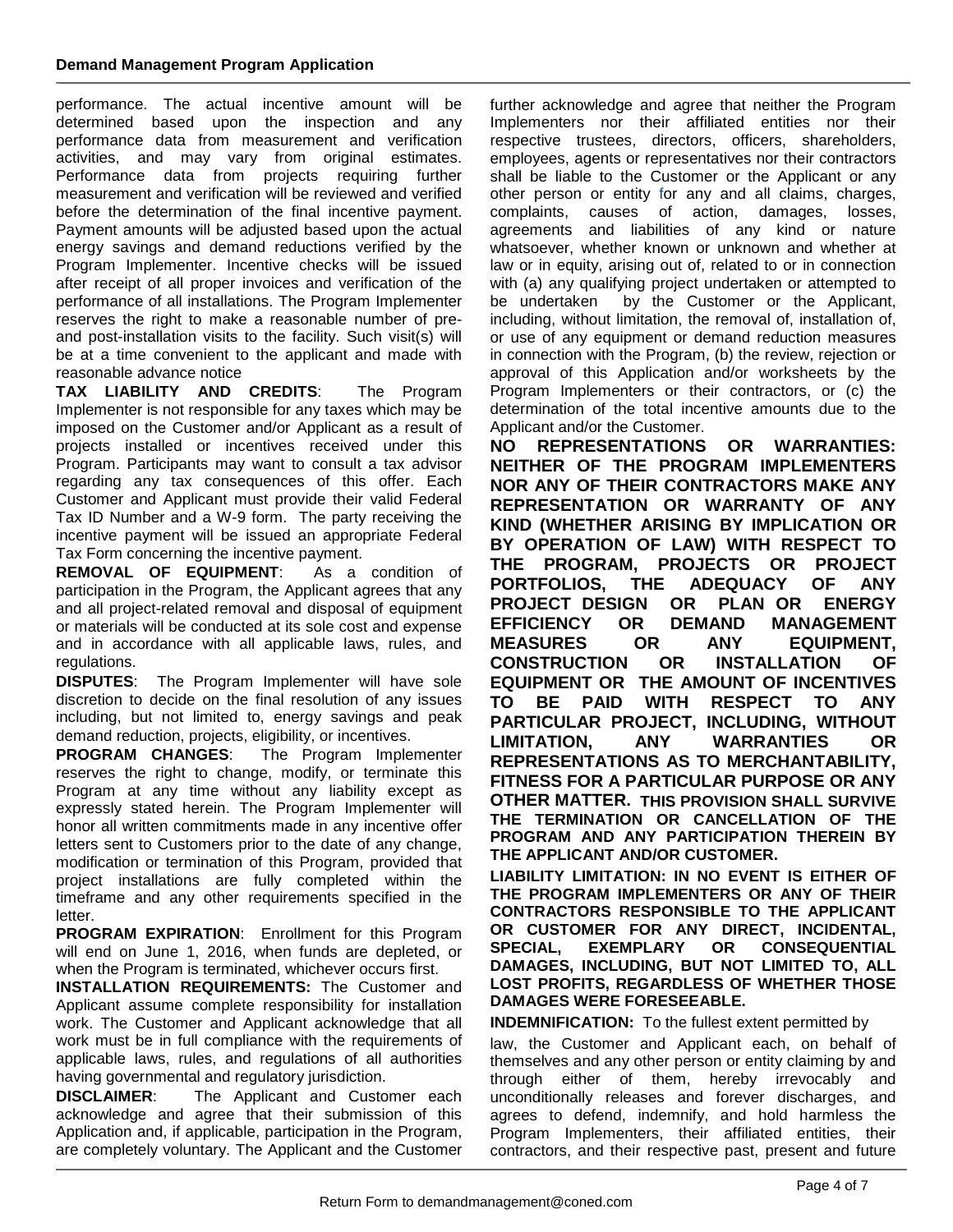## **Demand Management Program Application**

officers, directors, trustees, stockholders, employees, agents, representatives, successors and assigns (collectively, the "Indemnified Parties"), from any and all claims, charges, complaints, causes of action, damages, losses, costs, interest, and liabilities of any kind or nature, whatsoever including attorney's fees, court costs, costs of experts and costs of investigation, whether known or unknown and whether at law or in equity arising from, related to or in any way connected with the (a) Applicant's or Customer's participation in the Program, including, without limitation, the removal of any equipment or the design, installation or performance of any energy efficiency or demand management measure or equipment, or (b) the Customer's or Applicant's Application to participate in the Program (whether accepted or rejected). Accordingly, the Program Implementers their representatives, and contractors recommend that all Customers and Applicants consider engaging qualified engineers or other qualified consultants to evaluate the risks and benefits, if any, of participation in the Program and the implementation, operation or use of any project or measure on energy consumption, cost savings, or the operation of Customers' facilities. The Customer and Applicant understand that this Application may not be approved if the Implementers determine that the proposed project does not meet the requirements of the Program. The Customer and Applicant understand that final payment of any incentive amounts is contingent on meeting all the terms and conditions of the Program.

**GOVERNING LAW AND JURISDICTION AND VENUE:**  The validity, construction and performance of these terms and conditions shall be governed by and construed in accordance with the law of the State of New York, without regard to its conflicts of law provisions. Customer and Applicant irrevocably submit and agree to the jurisdiction of the state and federal courts of the State of New York situated in New York County (i.e. Manhattan) in any action, suit or proceeding related to, or in connection with these terms and conditions and, to the extent permitted by applicable law, Customer and Applicant each waives and agrees not to assert as a defense in any such action, suit or proceeding any claim (a) that Customer or Applicant are

not personally subject to the jurisdiction of such courts of the State of New York, (b) that the venue of the action, suit or proceeding is improper, (c) that the action, suit or proceeding is brought in an inconvenient forum; or (d) that the subject matter of these terms and conditions may not be enforced in or by such courts of the State of New York. Without prejudice to any other mode of service or process, Applicant and Customer each consents to service of process relating to any such proceedings by personal or prepaid mailing in registered or certified form of a copy of the process to the Customer and/or Applicant at its address set forth in this Application.

**FREEDOM OF INFORMATION LAW:** New York State's Freedom of Information Law (FOIL) is designed to provide citizens with access to records of government agencies. Since NYSERDA is a State agency, any records provided to NYSERDA are potentially subject to disclosure pursuant to a FOIL request. There are exceptions to disclosure which are intended to protect privacy where disclosure of the records would impair, interfere with, cause substantial injury to, or endanger an individual or the operation of the government. NYSERDA will undertake to protect the privacy of the information provided in this Application by asserting all available exemptions from FOIL disclosure of such information. However, the Customer and Applicant understand and acknowledge that the ultimate determination of whether or not any particular information must be disclosed pursuant to FOIL rests with a court of law. The Customer and Applicant acknowledge NYSERDA may be required to disclose records containing the Customer's and/or Applicant's information if no FOIL exemption applies and/or NYSERDA is ordered to disclose the information by a court of competent jurisdiction.<br>**SEPARATE COUNSEL: THIS APPLICATION** 

THIS APPLICATION IS A LEGAL DOCUMENT. Accordingly, before submitting this Application and participating in the Program, Customer and Applicant are encouraged to retain legal counsel to review these Terms and Conditions and to advise Customer and Applicant regarding their rights and obligations under these Terms and Conditions and the benefits and risks of participation in the Program.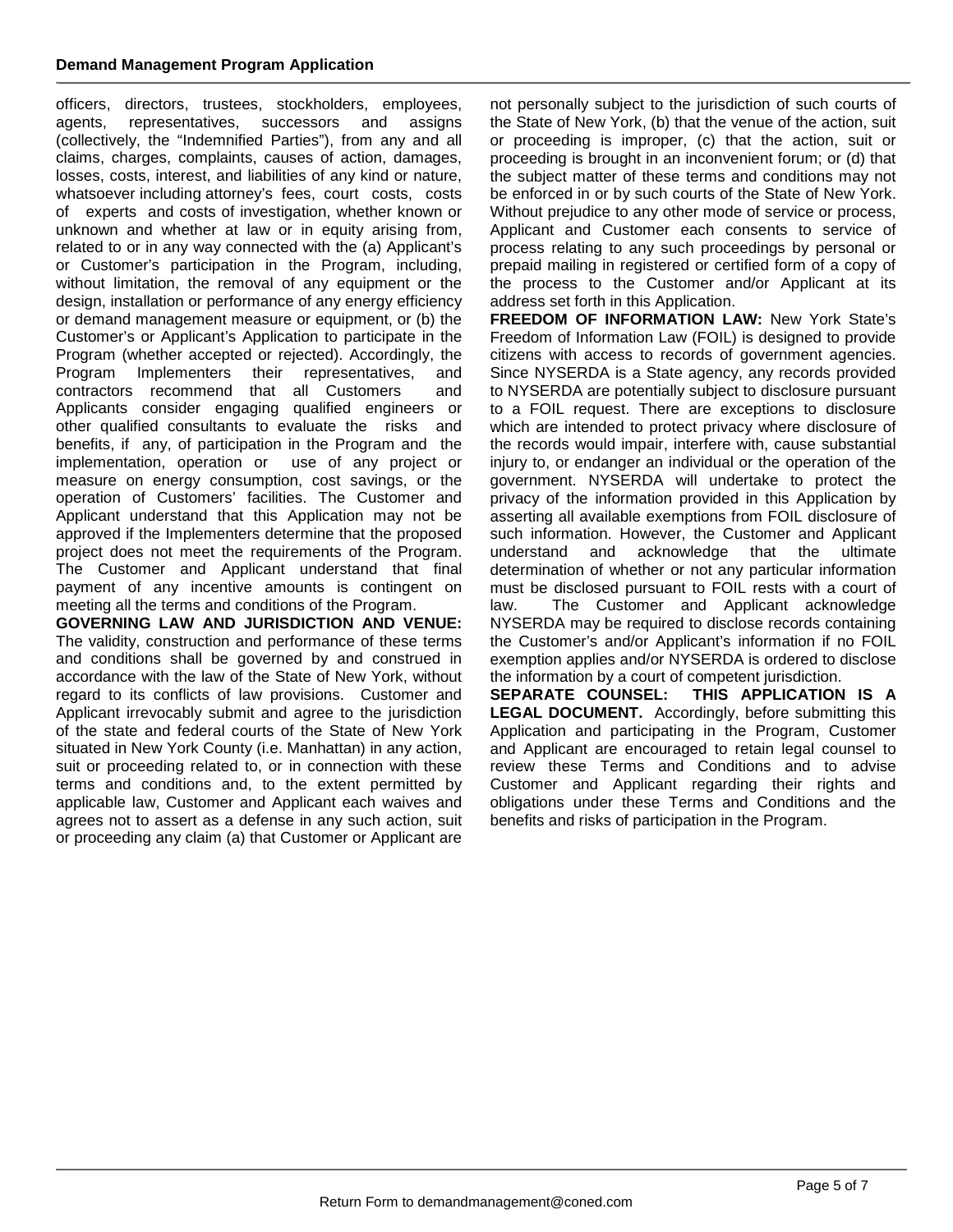| <b>Application Requirements (Please Check Both)</b>                                                                                                                                                                                                                                                                                                                                                                                                                                                                                                                                                                                                                                                                                                                                                                                                                                                                            |                                                                                                                                 |             |  |  |  |  |  |
|--------------------------------------------------------------------------------------------------------------------------------------------------------------------------------------------------------------------------------------------------------------------------------------------------------------------------------------------------------------------------------------------------------------------------------------------------------------------------------------------------------------------------------------------------------------------------------------------------------------------------------------------------------------------------------------------------------------------------------------------------------------------------------------------------------------------------------------------------------------------------------------------------------------------------------|---------------------------------------------------------------------------------------------------------------------------------|-------------|--|--|--|--|--|
| □ Yes, I have provided a detailed Scope of Work document (SOW) and baseline requirements.                                                                                                                                                                                                                                                                                                                                                                                                                                                                                                                                                                                                                                                                                                                                                                                                                                      |                                                                                                                                 |             |  |  |  |  |  |
| $\Box$ Yes, I have signed the Program Application.                                                                                                                                                                                                                                                                                                                                                                                                                                                                                                                                                                                                                                                                                                                                                                                                                                                                             |                                                                                                                                 |             |  |  |  |  |  |
| To ensure the timely processing of your Application package, please make sure that you submit all of the documentation below:<br>1. Completed Program Application<br>Engineering analysis including all relevant information stated on the information sheet titled Technical Data Requirements for<br>2.<br>the Demand Management Incentive<br>Scope of Work including all relevant information stated on the information sheet titled Technical Data Requirements for the<br>3.<br><b>Demand Management Incentive</b><br>Cut Sheets for all equipment, including technical data and testing laboratory information<br>4.<br>Project Timeline (see Estimated Start/Completion Dates on Page 2)<br>5.<br>W-9 Form<br>6.<br><b>Proposed Cost Estimates</b><br>7.<br>Proof of Purchase from Applicant (Applications submitted by a Third-Party Applicant.)<br>8.<br>Completed Multiple Facilities Template (if applicable)<br>9. |                                                                                                                                 |             |  |  |  |  |  |
| additional eligibility requirements may apply.<br>$\Box$ Yes<br>$\Box$ No                                                                                                                                                                                                                                                                                                                                                                                                                                                                                                                                                                                                                                                                                                                                                                                                                                                      | Have any measures proposed in your scope of work been previously submitted to Con Edison and/or NYSERDA for incentives? If yes, |             |  |  |  |  |  |
| $\Box$ Yes, I will submit the Program Application only to one agency.                                                                                                                                                                                                                                                                                                                                                                                                                                                                                                                                                                                                                                                                                                                                                                                                                                                          |                                                                                                                                 |             |  |  |  |  |  |
| <b>Account Holder Assignment of Rights to Incentive to Applicant</b><br>incentive payment to the Applicant                                                                                                                                                                                                                                                                                                                                                                                                                                                                                                                                                                                                                                                                                                                                                                                                                     | Note: This section is only required to be completed if the Customer is authorizing the Program Implementer to issue the         |             |  |  |  |  |  |
| I hereby assign any right, title or interest that I may have in the incentive payment to the Applicant.                                                                                                                                                                                                                                                                                                                                                                                                                                                                                                                                                                                                                                                                                                                                                                                                                        |                                                                                                                                 |             |  |  |  |  |  |
| <b>Account Holder Name (please print)</b><br><b>Account Holder Signature</b><br><b>Date</b>                                                                                                                                                                                                                                                                                                                                                                                                                                                                                                                                                                                                                                                                                                                                                                                                                                    |                                                                                                                                 |             |  |  |  |  |  |
| <b>Agreement and Signature (Required for all Applications)</b>                                                                                                                                                                                                                                                                                                                                                                                                                                                                                                                                                                                                                                                                                                                                                                                                                                                                 |                                                                                                                                 |             |  |  |  |  |  |
| I certify that all statements made in this Application and required documents provided are true and correct to the best of my knowledge.<br>I agree to the terms and conditions of the Program set forth in this Application. A signature is required from the Account Holder and<br>the Applicant, if different. (An Applicant may be a Customer or a third-party authorized to apply for the Program on behalf of<br>the Customer.)                                                                                                                                                                                                                                                                                                                                                                                                                                                                                          |                                                                                                                                 |             |  |  |  |  |  |
| Account Holder Name and Title (please print)                                                                                                                                                                                                                                                                                                                                                                                                                                                                                                                                                                                                                                                                                                                                                                                                                                                                                   | <b>Account Holder Signature</b>                                                                                                 | <b>Date</b> |  |  |  |  |  |
| Applicant Name and Title (please print)                                                                                                                                                                                                                                                                                                                                                                                                                                                                                                                                                                                                                                                                                                                                                                                                                                                                                        | <b>Applicant Signature</b>                                                                                                      | <b>Date</b> |  |  |  |  |  |
| Account Holder Agreement and Signature for Release of Customer Information (if applicable)                                                                                                                                                                                                                                                                                                                                                                                                                                                                                                                                                                                                                                                                                                                                                                                                                                     |                                                                                                                                 |             |  |  |  |  |  |